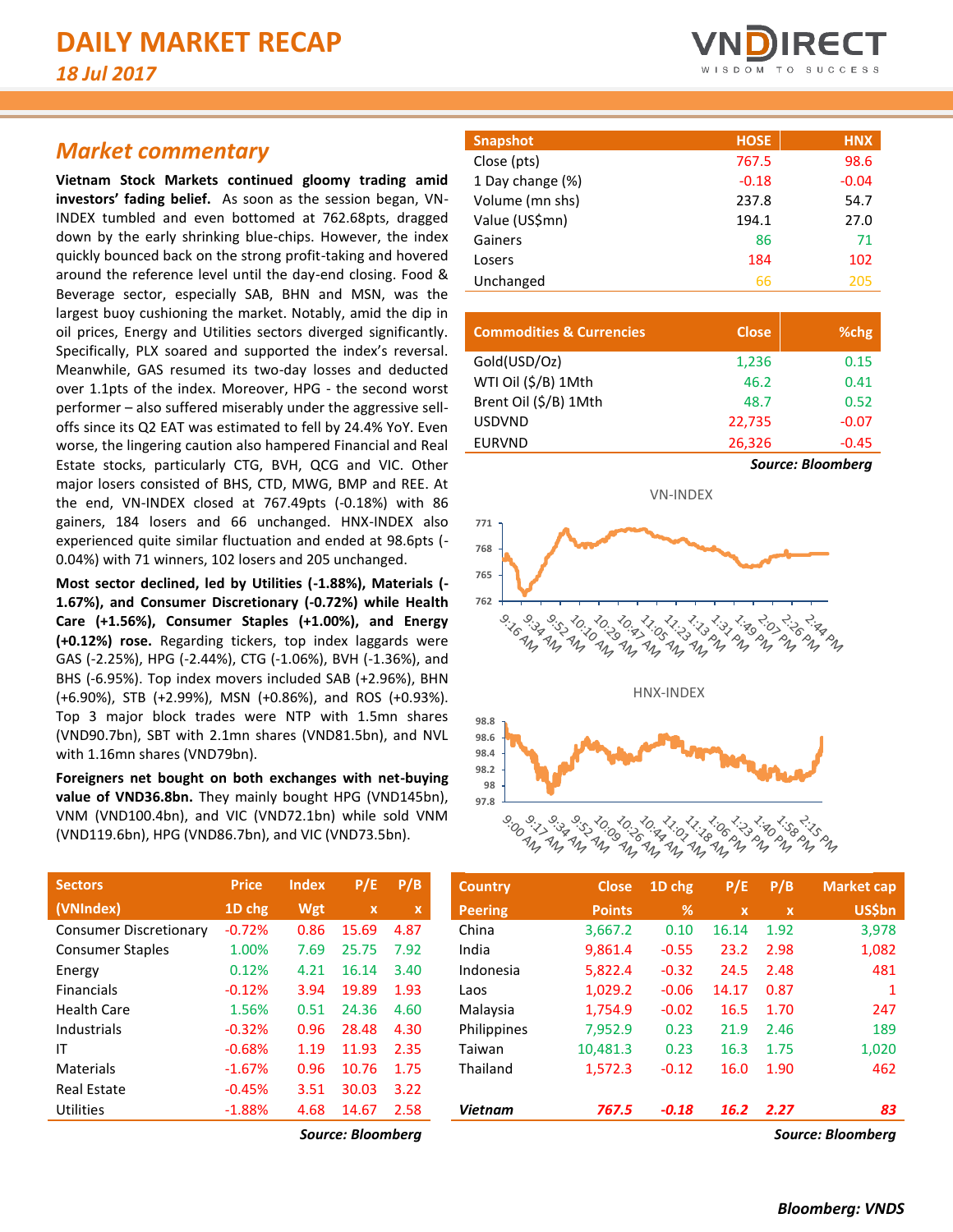

### **Market News**

**Oil traded near US\$46/barrel as crude production rebounded in Libya, an OPEC member exempt from output curbs.** Futures gained 0.3% in New York after sliding 1.1% on Monday. Libya has increased output to 1.1mn barrels/day, according to a person familiar with the matter. The country will attend a meeting with some OPEC members as well as Russia to share its production plans. Output from major US shale plays will reach 5.58mn barrels/day in August, an all-time high, the Energy Information Administration said in a report. *(Bloomberg)*

**Vietnam announces crude oil reserves plan.** Accordingly, Vietnam must reach crude oil stock levels that are equal to no less than 90 days of net imports following International Energy Agency (IEA)'s criteria by the year 2020. The target was set in Vietnam's development plan for its crude oil reserves system and other petroleum products by 2015 with a vision to 2035, which was recently approved by PM Nguyen Xuan Phuc. Accordingly, oil reserves at refineries, including crude oil and petroleum products in the normal operation, have to meet 25 days of production or 30 to 35 days of net imports. The reserves must have a minimum level of 15 production days for crude oil and 10 days for petroleum products. *(En.vietnamnet.vn)*

**PM Nguyen Xuan Phuc has allowed the northern province of Quang Ninh to build the Van Don Economic Zone towards a special administrative-economic unit.** The province was asked to use local budget and other legal sources for the implementation of the plan. For more information, Van Don is a district comprising more than 600 islands. It is approx. 175km from Hanoi, 80 km from Hai Phong and 50 km from Ha Long city. The district also encompasses the World Heritage listed Ha Long Bay. *(En.vietnamplus.vn)*

## **Corporate News**

**Vietnam Dairy Products JSC (VNM VN) - shareholder's activities:** F&N Dairy Investments Pte. Ltd., which relates to BoD member Lee Meng Tat, did not buy any VNM share out of 14,514,530 shares registered from Jun 19 to Jul 18 due to unfavorable market condition. After that, the organization has continuously registered to buy 14,514,530 VNM shares via order-matching and put-through methods from Jul 24 to Aug 22. If successful, it will increase its stake from 232,747,708 shares (16.04%) to 247,262,238 shares (17.04%). *(Cafef.vn)*

**FECON Corporation (FCN VN) – 2017 EGM:** Jul 27 and Jul 28 will be the ex-date and record date, respectively, for attending FCN's 2017 EGM. The meeting is expected on Aug 19 at the company's office, CEO Tower, Lot HH2-1, Me Tri Ha Urban Area, Pham Hung Street, Me Tri Ward, Nam Tu Liem District, Hanoi, Viet Nam. *(Hsx.vn)*

**Viet Dragon Securities JSC (VDS VN) – change in stock listing:** Ho Chi Minh City Stock Exchange (HOSE) announced the listing of 70mn VDS shares with the reference price of VND11,700/share starting from Jul 19. Previously, the stock was listed on Hanoi Stock Exchange (HNX) until Jul 10. *(Cafef.vn)*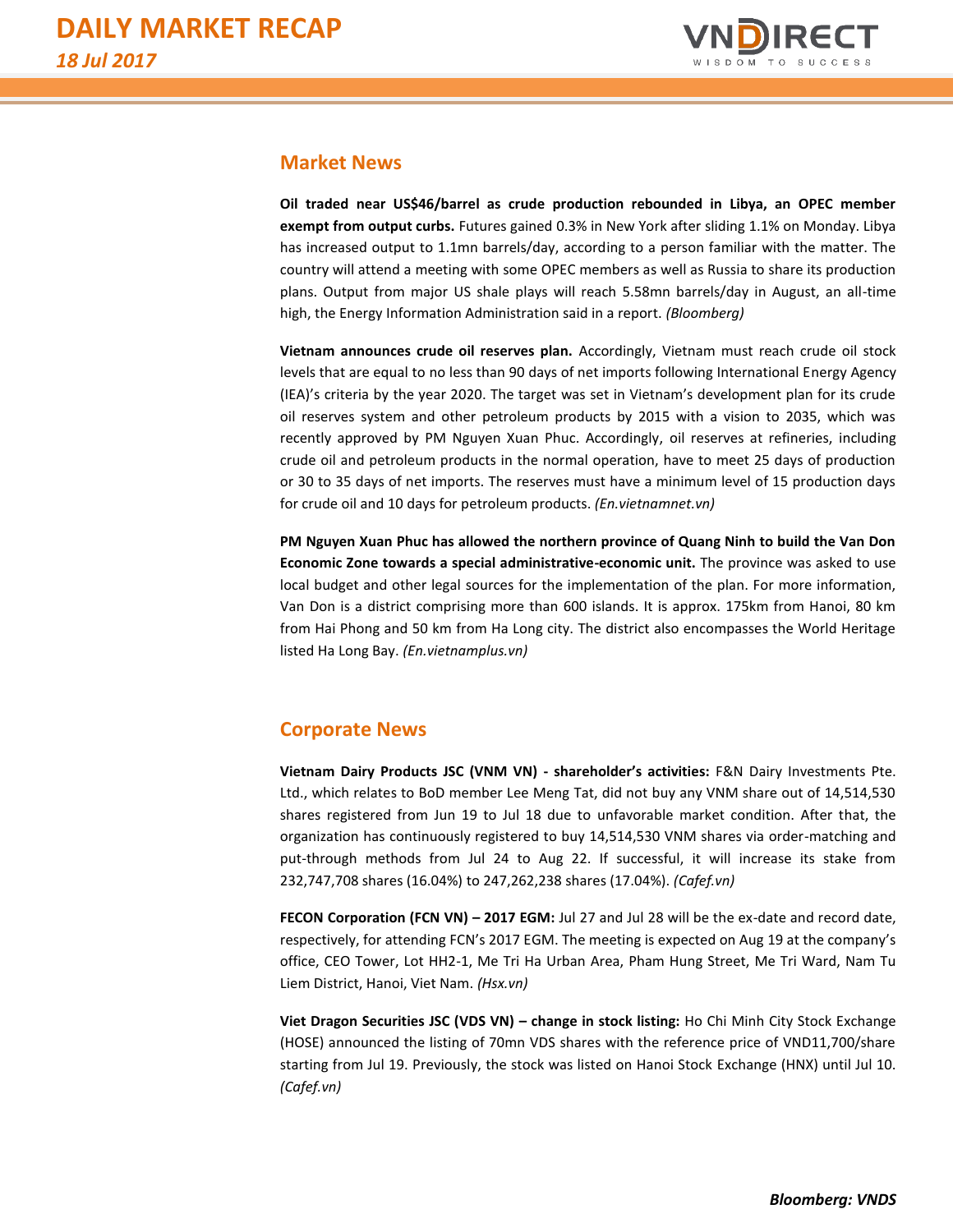

**Military Commercial JSB (MBB VN) - 1H2017 business results:** For 6M2017, MBB underwent a gain of over 30% YoY in EBT to VND2.38trl (fulfilling more than 55% of full-year target). Besides, the bank's total assets in the period were at VND269.5trl (+14% YoY) and bad debt ratio was at 1.3%, lower than 2016's. Meanwhile, total lending grew 15% YoY to VND170.6trl while total deposits were up 7% YoY to VND203.6trl. *(Bloomberg)*

**Vietnam Electricity Construction JSC (VNE VN) - shareholder's activity:** Vietcombank Securities Limited Company (VCBS), which relates to VNE's CEO cum BoD member Le Manh Hung, divested 7,150,000 VNE shares, nearly its entire 7.91% stake, from Jul 11 to Jul 14 via put-through method. Hence, after the transaction, the firm only has 7 VNE shares left. *(Hsx.vn)*

**Bien Hoa Sugar JSC (BHS VN) - delisting and shareholder's activity:** BHS's BoD has approved to delist over 297.8mn BHS shares in order to conduct the share swap with Thanh Thanh Cong Tay Ninh JSC (SBT VN). The expected last trading date will be Aug 29. Besides, Chief Accountant Ngo Thi Thanh Hang sold 60,000 BHS shares out of 100,000 shares registered via order-matching method from Jun 19 to Jul 14. Thus, she reduced her stake to 80,875 shares*. (Cafef.vn)*

**Thu Duc Housing Development Corporation (TDH VN) - penalty:** TDH announced on Jul 17 that the company already paid the penalty of around VND1.5bn worth of corporate income tax arrears for 2016 on Jul 13. *(Cafef.vn)*

**NBB Investment Corporation (NBB VN) - shareholder's activity:** BoD member Hoang Huu Tuong has registered to sell his entire 550,000 NBB share purchase rights (equivalent to 275,000 shares) via put-through method from Jul 20 to Jul 24. Currently, he holds 550,000 shares*. (Cafef.vn)*

**Binh Duong Mineral and Construction JSC (KSB VN) – business activity:** According to the mining license No. 137/GP-UBND issued by Binh Duong's People Committee on Jul 13, KSB has permission for surface mining of the Phuoc Vinh Quarry. Specifically, the company can operate in 29.62ha area and 20m of depth with maximum 1.2mn m3 of construction stone volume exploited p.a in 5.5 years from the signing date. For further information, previously, KSB signed the strategic partnership agreements with Su Tu Bien JSC and Fico Pan-United Concrete JSC to supply and consume high-quality artificial sand and Vertical Shaft Impactor (VSI) stone for high intensity concrete construction. Notably, Fico Pan-United JSC manufactures over 90,000 m3 fresh concrete/month and consumes around 1.5mn tons of stone p.a, while Su Tu Bien JSC is the expert in supplying artificial sand and VSI concrete. Currently, Su Tu Bien has a factory located at Tan Dong Hiep Quarry under the long-term partnership with KSB. *(Hsx.vn and Cafef.vn)*

**VNDIRECT Corporation (VND VN) - 2Q2017 business results:** For 2Q2017, VND's EAT rose 54% YoY to VND100bn while revenue rose 49% YoY to VND312bn. Besides, the company's total assets were estimated to rise more than 50% vs. end-2016 to VND7.77trl. *(Bloomberg)*

**Loc Troi Group JSC (LTG - unlisted) – UPCOM listing:** Hanoi Stock Exchange (HNX) announced that 67,161,150 LTG shares will be officially listed on UPCOM with the initial reference price of VND55,000/share on Jul 24. *(Vietstock.vn)*

**Dry Cell and Storage Battery JSC (PAC VN) – shareholder's activity:** CEO cum BoD member Tran Thanh Van sold 28,470 PAC shares out of 85,000 shares registered via order-matching method from Jun 05 to Jul 13, thus reducing his holding to 58,835 shares*. (Hsx.vn)*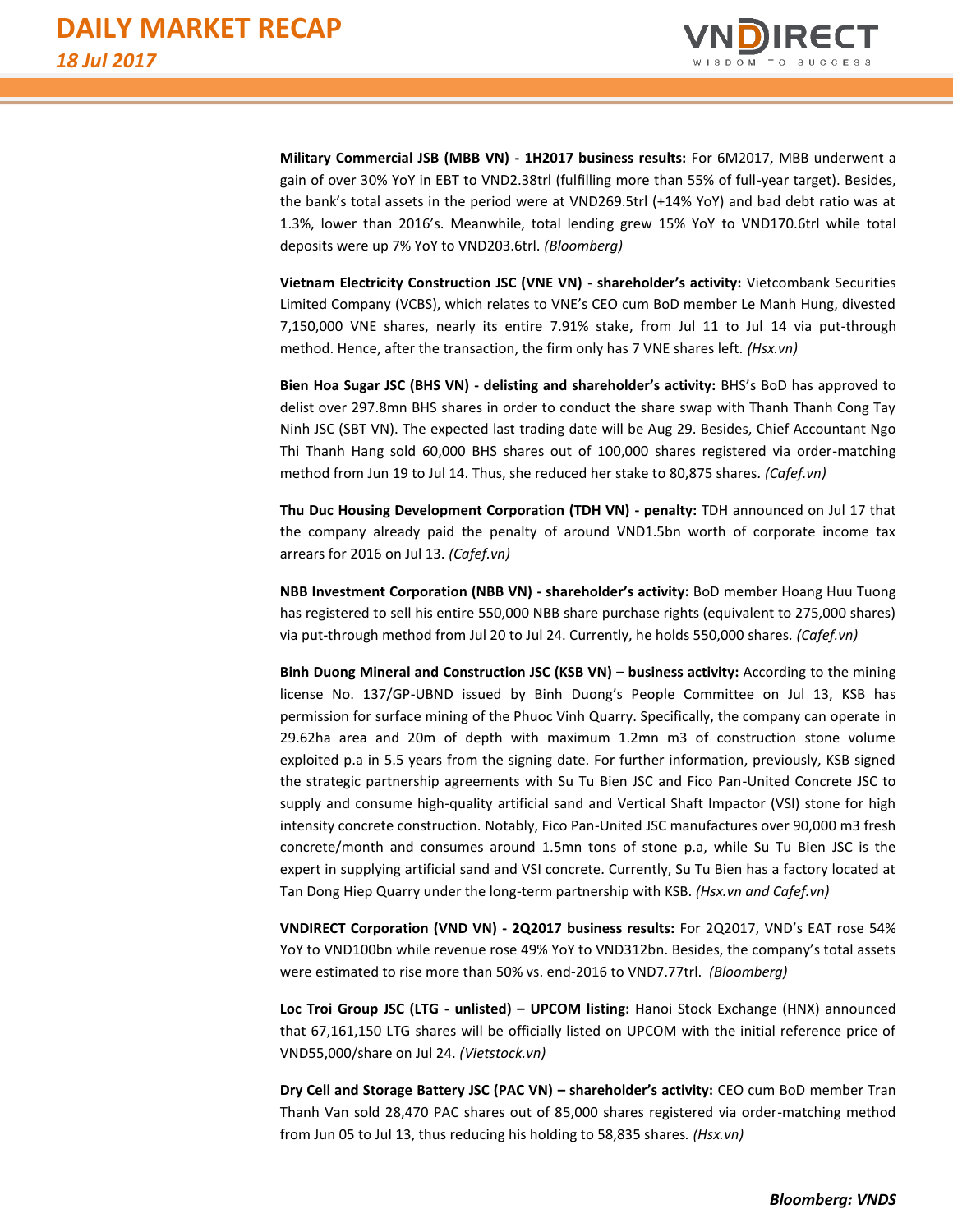

**Binh Dien Fertilizer JSC (BFC VN) - est. consolidated 1H2017 business results and 3Q2017 business plan:** BFC estimated its production and consumption volume in 2Q2017 to be 212,808 tons (+7.1% YoY) and 221,318 tons (+2.3% YoY), respectively. Accordingly, the company recorded VND2.08trl in total revenue (+0.3% YoY) and VND172.9bn in EBT (+13.2% YoY). For the accumulated 6M2017, BFC generated VND3.269trl in revenue (+5.8% YoY) and VND253.4bn in EBT (+24.5% YoY), hence completing 47.7% and 71.3% of the annual targets, respectively. For further information, the company sets its 3Q2017 business targets with 178,814 tons in production and 168,478 tons in consumption. Besides, the company's Q3 total revenue and EBT targets are set at VND1.528trl and VND86bn, correspondingly. *(Hsx.vn)*

**Tai Nguyen Corporation (TNT VN) – shareholder's activity:** Chairman cum CEO Nguyen Gia Long has registered to buy 1mn TNT shares via put-through and order-matching methods from Jul 21 to Aug 18. If successful, Mr. Long will raise his stake to 1.526mn TNT shares (5.98%). *(Vietstock.vn)*

**National Seed JSC (NSC VN) - dividend payment:** The BoD has approved the second 2016 cash dividend installment of VND1,500/share, which is expected within 3Q2017. *(Hsx.vn)*

**Vietnam International Commercial JSB (VIB VN- UPCOM) - 1H2017 business results:** In 1H2017, VIB posted an increase of 13.5% YoY in EAT to VND126bn. Additionally, the bank's total assets rose 10% YoY to VND115trl as of end-June. Total credits and deposits grew about 16% YoY and 15% YoY, respectively, while bad debt ratio was at 2.59% of total outstanding loans. *(Bloomberg)*

**Licogi 16 JSC (LCG VN) - shareholder's activity:** Chairman Bui Duong Hung purchased 1mn LCG shares via order-matching and put-through methods from Jun 29 to Jul 17, thus raising his stake in LCG to 5.2mn shares. *(Cafef.vn)*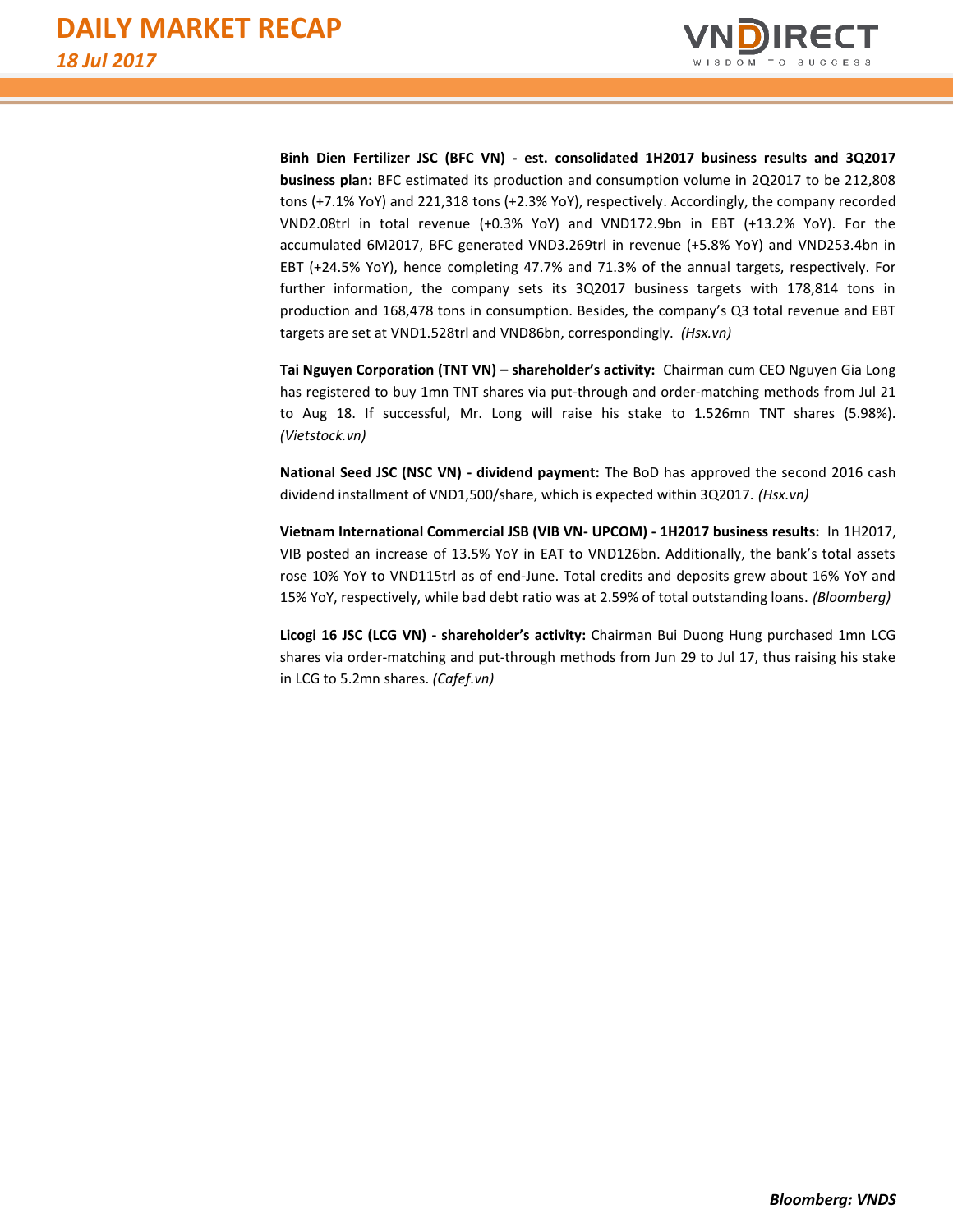

#### **MARKET MOVEMENTS**

|                    |              |       | <b>HOSE</b> |         |            |                    |              |       | <b>HNX</b> |       |            |
|--------------------|--------------|-------|-------------|---------|------------|--------------------|--------------|-------|------------|-------|------------|
| <b>Top gainers</b> |              |       |             |         | <b>VND</b> | <b>Top gainers</b> |              |       |            |       | <b>VND</b> |
| <b>Ticker</b>      | Last         | Chg   | $%$ chg     | Vol.    | Index      | <b>Ticker</b>      | Last         | Chg   | %chg       | Vol.  | Index      |
|                    | <b>Price</b> |       |             |         | impact     |                    | <b>Price</b> |       |            |       | impact     |
| <b>ATG</b>         | 3,530        | 230   | 7.0         | 619.910 | 0.001      | <b>TMX</b>         | 11.200       | 1,000 | 9.8        | 2,800 | 0.000      |
| <b>HAR</b>         | 9,370        | 610   | 7.0         | 2.42MLN | 0.024      | <b>GKM</b>         | 15,700       | 1,400 | 9.8        | 5,000 | 0.000      |
| HAI                | 8,300        | 540   | 7.0         | 3.93MLN | 0.026      | <b>PSC</b>         | 13,500       | 1,200 | 9.8        | 100   | 0.000      |
| <b>PNC</b>         | 10,350       | 670   | 6.9         | 410     | 0.003      | <b>CCM</b>         | 26,100       | 2,300 | 9.7        | 500   | 0.000      |
| <b>BHN</b>         | 88,300       | 5.700 | 6.9         | 143,120 | 0.542      | <b>CMC</b>         | 7.200        | 600   | 9.1        | 1.245 | 0.000      |

| <b>Top losers</b> |                      |          |        |         | <b>VND</b>             | <b>Top losers</b> |                      |          |         |        | <b>VND</b>      |
|-------------------|----------------------|----------|--------|---------|------------------------|-------------------|----------------------|----------|---------|--------|-----------------|
| <b>Ticker</b>     | Last<br><b>Price</b> | Chg      | %chg   | Vol.    | <b>Index</b><br>impact | <b>Ticker</b>     | Last<br><b>Price</b> | Chg      | %chg    | Vol.   | Index<br>impact |
| PET               | 11,300               | 100      | $-7.4$ | 249.790 | $-0.032$               | <b>SGH</b>        | 24.300               | $-2.700$ | $-10.0$ | 100    | 0.000           |
| <b>HAP</b>        | 4.790                | $-360$   | $-7.0$ | 351.060 | $-0.008$               | <b>TBX</b>        | 9.000                | $-1.000$ | $-10.0$ | 1,500  | 0.000           |
| <b>SGT</b>        | 10,650               | $-800$   | $-7.0$ | 66.810  | $-0.024$               | <b>VSM</b>        | 16.200               | $-1,800$ | $-10.0$ | 12,400 | 0.000           |
| <b>BHS</b>        | 24.100               | $-1.800$ | $-7.0$ | 5.61MLN | $-0.220$               | BXH               | 11,000               | $-1.200$ | $-9.8$  | 1,000  | 0.000           |
| <b>CCL</b>        | 4,820                | $-360$   | $-7.0$ | 231,680 | $-0.004$               | CTT               | 8.400                | $-900$   | $-9.7$  | 100    | 0.000           |

|               | <b>Top index movers</b> |       |      |         | <b>VND</b>   |               | <b>Top index movers</b> |       |      |         | <b>VND</b> |
|---------------|-------------------------|-------|------|---------|--------------|---------------|-------------------------|-------|------|---------|------------|
| <b>Ticker</b> | Last                    | Chg   | %chg | Vol.    | <b>Index</b> | <b>Ticker</b> | Last                    | Chg   | %chg | Vol.    | Index      |
|               | <b>Price</b>            |       |      |         | impact       |               | <b>Price</b>            |       |      |         | impact     |
| SAB           | 226.000                 | 6,500 | 3.0  | 87,890  | 1.711        | ACB           | 25,100                  | 200   | 0.8  | 2.23MLN | 0.173      |
| <b>BHN</b>    | 88,300                  | 5,700 | 6.9  | 143.120 | 0.542        | <b>SHB</b>    | 7.900                   | 100   | 1.3  | 7.28MLN | 0.097      |
| <b>STB</b>    | 12,100                  | 400   | 3.4  | 2.81MLN | 0.244        | <b>VCG</b>    | 19,800                  | 300   | 1.5  | 1.71MLN | 0.037      |
| <b>MSN</b>    | 41.000                  | 350   | 0.9  | 687.300 | 0.165        | KLF           | 3,000                   | 100   | 3.5  | 5.52MLN | 0.018      |
| <b>ROS</b>    | 87,000                  | 800   | 0.9  | 2.31MLN | 0.141        | <b>HGM</b>    | 44,000                  | 2.200 | 5.3  | 600     | 0.012      |

| Top index laggers |              |          |        |         | <b>VND</b>   | Top index laggers<br><b>VND</b> |              |          |        |         |          |
|-------------------|--------------|----------|--------|---------|--------------|---------------------------------|--------------|----------|--------|---------|----------|
| <b>Ticker</b>     | Last         | Chg      | %chg   | Vol.    | <b>Index</b> | Ticker                          | Last         | Chg      | %chg   | Vol.    | Index    |
|                   | <b>Price</b> |          |        |         | impact       |                                 | <b>Price</b> |          |        |         | impact   |
| <b>GAS</b>        | 60.700       | $-1.400$ | $-2.3$ | 509.580 | $-1.100$     | <b>PVS</b>                      | 16,500       | $-400$   | $-2.4$ | 1.81MLN | $-0.100$ |
| <b>HPG</b>        | 32.050       | $-800$   | $-2.4$ | 7.64MLN | $-0.415$     | <b>VGC</b>                      | 18,100       | $-600$   | $-3.2$ | 127,500 | $-0.052$ |
| <b>CTG</b>        | 18,600       | $-200$   | $-1.1$ | 2.31MLN | $-0.306$     | <b>DBC</b>                      | 29.100       | $-700$   | $-2.4$ | 29.962  | $-0.042$ |
| <b>BVH</b>        | 58,100       | $-800$   | $-1.4$ | 256.930 | $-0.223$     | VCS                             | 145.000      | $-1.000$ | $-0.7$ | 89.524  | $-0.027$ |
| <b>BHS</b>        | 24,100       | $-1,800$ | $-7.0$ | 5.61MLN | $-0.220$     | VC <sub>3</sub>                 | 20,300       | $-800$   | $-3.8$ | 563,300 | $-0.023$ |

|               | <b>Top active volume</b> |        |        |          | <b>VND</b>             |               | <b>Top active volume</b> |     |      |         | <b>VND</b>      |
|---------------|--------------------------|--------|--------|----------|------------------------|---------------|--------------------------|-----|------|---------|-----------------|
| <b>Ticker</b> | Last<br><b>Price</b>     | Chg    | %chg   | Vol.     | <b>Index</b><br>impact | <b>Ticker</b> | Last<br><b>Price</b>     | Chg | %chg | Vol.    | Index<br>impact |
| OGC           | 2.680                    | $-200$ | $-6.9$ | 28.51MLN | $-0.025$               | <b>SHB</b>    | 7.900                    | 100 | 1.3  | 7.28MLN | 0.000           |
| <b>FLC</b>    | 7.270                    | -40    | $-0.6$ | 8.48MLN  | $-0.010$               | KLF           | 3,000                    | 100 | 3.5  | 5.52MLN | 0.000           |
| <b>HPG</b>    | 32.050                   | $-800$ | $-2.4$ | 7.64MLN  | $-0.415$               | <b>PVX</b>    | 2,500                    | 0   | 0.0  | 5.21MLN | 0.000           |
| ITA           | 4,520                    | $-190$ | $-4.0$ | 6.75MLN  | $-0.073$               | ACB           | 25.100                   | 200 | 0.8  | 2.23MLN | 0.000           |
| VHG           | 2,800                    | 110    | 4.1    | 6.23MLN  | 0.007                  | CEO           | 12,000                   | 0   | 0.0  | 2.06MLN | 0.000           |

|                                  | <b>HNX</b> |       |      |       |        |  |  |  |  |  |  |
|----------------------------------|------------|-------|------|-------|--------|--|--|--|--|--|--|
| <b>VND</b><br><b>Top gainers</b> |            |       |      |       |        |  |  |  |  |  |  |
| <b>Ticker</b>                    | Last       | Chg   | %chg | Vol.  | Index  |  |  |  |  |  |  |
|                                  | Price      |       |      |       | impact |  |  |  |  |  |  |
| TMX                              | 11,200     | 1,000 | 9.8  | 2,800 | 0.000  |  |  |  |  |  |  |
| GKM                              | 15,700     | 1,400 | 9.8  | 5,000 | 0.000  |  |  |  |  |  |  |
| <b>PSC</b>                       | 13,500     | 1,200 | 9.8  | 100   | 0.000  |  |  |  |  |  |  |
| <b>CCM</b>                       | 26,100     | 2,300 | 9.7  | 500   | 0.000  |  |  |  |  |  |  |
| CMC                              | 7,200      | 600   | 9.1  | 1,245 | 0.000  |  |  |  |  |  |  |

| <b>Top losers</b> |               |          |         |        | <b>VND</b>      |
|-------------------|---------------|----------|---------|--------|-----------------|
| <b>Ticker</b>     | Last<br>Price | Chg      | %chg    | Vol.   | Index<br>impact |
| <b>SGH</b>        | 24,300        | $-2,700$ | $-10.0$ | 100    | 0.000           |
| <b>TBX</b>        | 9.000         | $-1,000$ | $-10.0$ | 1,500  | 0.000           |
| VSM               | 16,200        | $-1,800$ | $-10.0$ | 12,400 | 0.000           |
| <b>BXH</b>        | 11,000        | $-1,200$ | $-9.8$  | 1,000  | 0.000           |
| CTT               | 8,400         | $-900$   | $-9.7$  | 100    | 0.000           |

| <b>VND</b><br><b>Top index movers</b> |              |       |      |         |        |  |  |  |  |  |
|---------------------------------------|--------------|-------|------|---------|--------|--|--|--|--|--|
| <b>Ticker</b>                         | Last         | Chg   | %chg | Vol.    | Index  |  |  |  |  |  |
|                                       | <b>Price</b> |       |      |         | impact |  |  |  |  |  |
| ACB                                   | 25,100       | 200   | 0.8  | 2.23MLN | 0.173  |  |  |  |  |  |
| <b>SHB</b>                            | 7,900        | 100   | 1.3  | 7.28MLN | 0.097  |  |  |  |  |  |
| VCG                                   | 19.800       | 300   | 1.5  | 1.71MLN | 0.037  |  |  |  |  |  |
| KLF                                   | 3,000        | 100   | 3.5  | 5.52MLN | 0.018  |  |  |  |  |  |
| <b>HGM</b>                            | 44,000       | 2,200 | 5.3  | 600     | 0.012  |  |  |  |  |  |

| <b>Top index laggers</b><br><b>VND</b> |              |          |        |         |          |  |  |  |  |  |  |  |  |  |
|----------------------------------------|--------------|----------|--------|---------|----------|--|--|--|--|--|--|--|--|--|
| <b>Ticker</b>                          | Last         | Chg      | %chg   | Vol.    | Index    |  |  |  |  |  |  |  |  |  |
|                                        | <b>Price</b> |          |        |         | impact   |  |  |  |  |  |  |  |  |  |
| <b>PVS</b>                             | 16,500       | -400     | $-2.4$ | 1.81MLN | $-0.100$ |  |  |  |  |  |  |  |  |  |
| VGC                                    | 18,100       | $-600$   | $-3.2$ | 127,500 | $-0.052$ |  |  |  |  |  |  |  |  |  |
| DBC                                    | 29,100       | $-700$   | $-2.4$ | 29.962  | $-0.042$ |  |  |  |  |  |  |  |  |  |
| VCS                                    | 145,000      | $-1,000$ | $-0.7$ | 89,524  | $-0.027$ |  |  |  |  |  |  |  |  |  |
| VC <sub>3</sub>                        | 20,300       | $-800$   | $-3.8$ | 563,300 | $-0.023$ |  |  |  |  |  |  |  |  |  |

| <b>Top active volume</b> |              |     |      |         |        |  |  |  |  |  |  |  |  |
|--------------------------|--------------|-----|------|---------|--------|--|--|--|--|--|--|--|--|
| <b>Ticker</b>            | Last         | Chg | %chg | Vol.    | Index  |  |  |  |  |  |  |  |  |
|                          | <b>Price</b> |     |      |         | impact |  |  |  |  |  |  |  |  |
| <b>SHB</b>               | 7.900        | 100 | 1.3  | 7.28MLN | 0.000  |  |  |  |  |  |  |  |  |
| <b>KLF</b>               | 3,000        | 100 | 3.5  | 5.52MLN | 0.000  |  |  |  |  |  |  |  |  |
| <b>PVX</b>               | 2,500        | 0   | 0.0  | 5.21MLN | 0.000  |  |  |  |  |  |  |  |  |
| <b>ACB</b>               | 25,100       | 200 | 0.8  | 2.23MLN | 0.000  |  |  |  |  |  |  |  |  |
| CEO                      | 12,000       | 0   | 0.0  | 2.06MLN | 0.000  |  |  |  |  |  |  |  |  |

*Source: Bloomberg*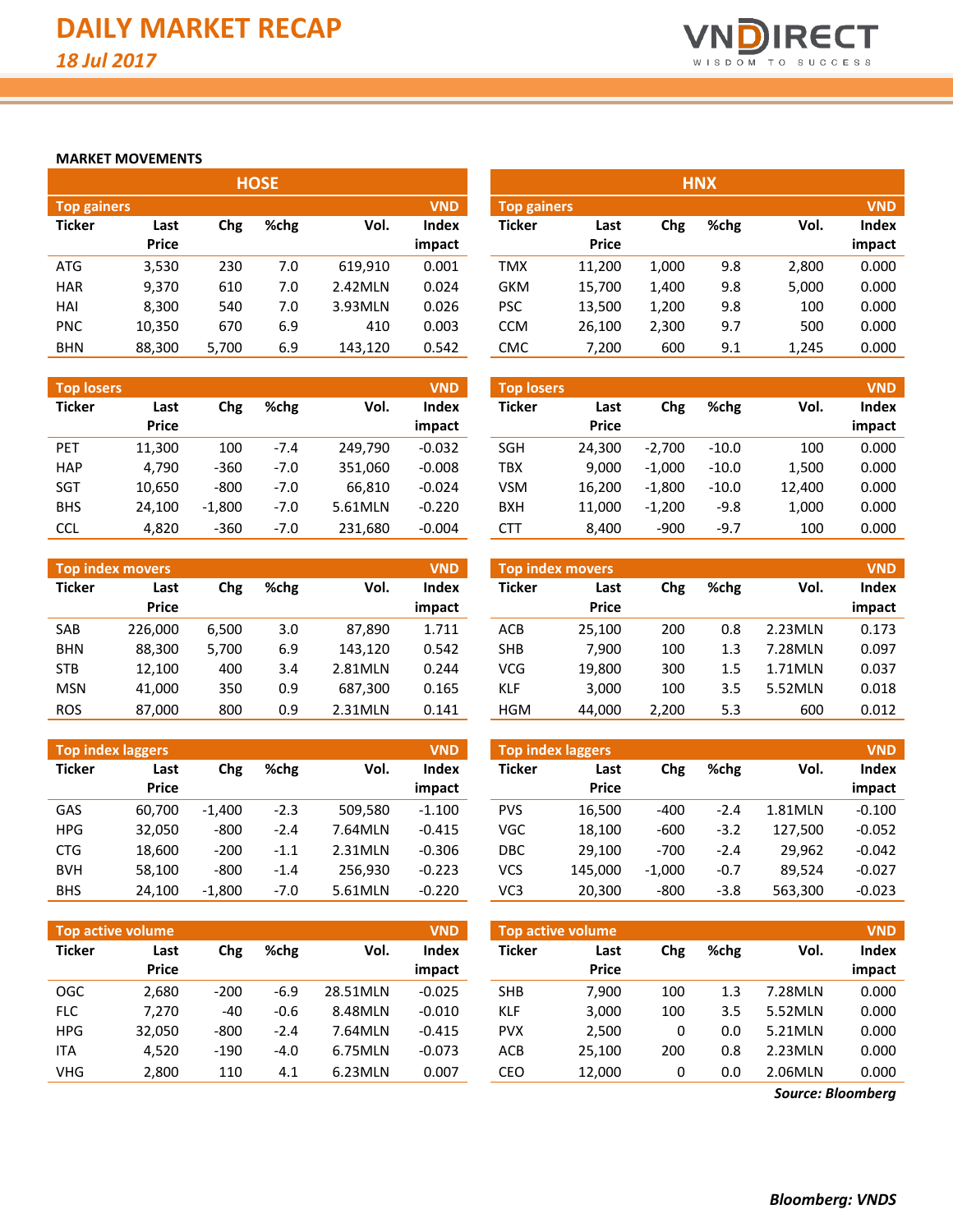

#### **FOREIGN ACTIVITIES**

| <b>Volume (Mn'shs)</b> | <b>HOSE</b> | d/d     | <b>HNX</b> | d/d    | <b>Value (VND'bn)</b> | <b>HOSE</b> | d/d     | <b>HNX</b> | d/d    |
|------------------------|-------------|---------|------------|--------|-----------------------|-------------|---------|------------|--------|
| <b>F.BUY</b>           | 25.3        | 13.7%   | 1.6        | 77.3%  | <b>BUY</b>            | 858         | 13.8%   | 26         | 107.8% |
| % of market            | 10.8%       |         | 2.8%       |        | % of market           | 19.7%       |         | 4.2%       |        |
| <b>F.SELL</b>          | 25.7        | $-9.6%$ | 1.2        | -65.5% | <b>SELL</b>           | 826         | $-4.8%$ | 21         | -56.2% |
| % of market            | 11.0%       |         | 2.2%       |        | % of market           | 19.0%       |         | 3.4%       |        |
| <b>NET BUY (SELL)</b>  | (0.4)       |         | 0.4        |        | <b>NET BUY (SELL)</b> | 32          |         |            |        |
|                        |             |         |            |        |                       |             |         |            |        |

*Source: HSX, HNX*



| <b>2017 ACCUMULATION</b> |         |                                 |       |       |                       |             |           |            |           |  |  |  |  |  |
|--------------------------|---------|---------------------------------|-------|-------|-----------------------|-------------|-----------|------------|-----------|--|--|--|--|--|
| <b>Volume (Mn'shs)</b>   |         | HNX % of 2016<br>HOSE % of 2016 |       |       | Value (VND'bn)        | <b>HOSE</b> | % of 2016 | <b>HNX</b> | % of 2016 |  |  |  |  |  |
| <b>BUY</b>               | 1.496.9 | 60.8%                           | 158.8 | 40.2% | <b>BUY</b>            | 63,021      | 69.1%     | 2.331      | 37.4%     |  |  |  |  |  |
| % of market              | 6.0%    |                                 | 2.2%  |       | % of market           | 12.6%       |           | 3.1%       |           |  |  |  |  |  |
| <b>SELL</b>              | 1.524.0 | 57.0%                           | 166.0 | 50.6% | <b>SELL</b>           | 53,849      | 54.4%     | 2.207      | 43.4%     |  |  |  |  |  |
| % of market              | 6.1%    |                                 | 2.3%  |       | % of market           | 10.7%       |           | 2.9%       |           |  |  |  |  |  |
| <b>NET BUY (SELL)</b>    | (27.1)  |                                 | (7.2) |       | <b>NET BUY (SELL)</b> | 9,172       |           | 124        |           |  |  |  |  |  |

*Source: HSX, HNX*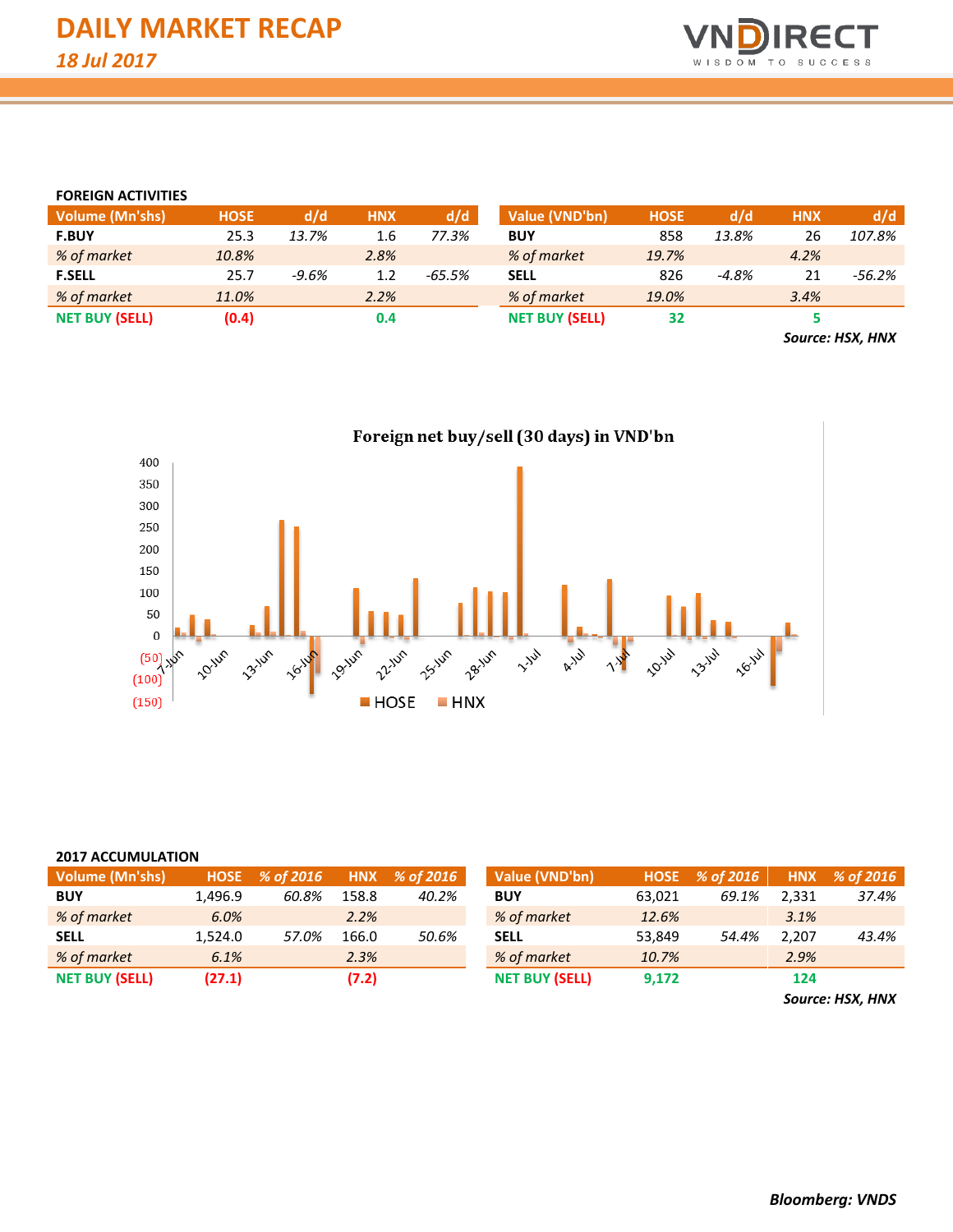

#### **FOREIGN ACTIVITIES**

|               |                               | <b>HOSE</b> |         |       |                        | <b>HNX</b>    |                                                |          |         |       |                 |  |  |  |  |
|---------------|-------------------------------|-------------|---------|-------|------------------------|---------------|------------------------------------------------|----------|---------|-------|-----------------|--|--|--|--|
|               | Top buy by foreigners (value) |             |         |       | VND'bn                 |               | <b>VND'bn</b><br>Top buy by foreigners (value) |          |         |       |                 |  |  |  |  |
| <b>Ticker</b> | Last<br><b>Price</b>          | Chg<br>%chg |         | Value | <b>Index</b><br>impact | <b>Ticker</b> | Last<br><b>Price</b>                           | Chg      | %chg    | Value | Index<br>impact |  |  |  |  |
| <b>HPG</b>    | 32,050                        | $-800$      | $-2.44$ | 145.0 | $-0.415$               | <b>VND</b>    | 21,000                                         | 0        | 0.00    | 7.3   | 0.000           |  |  |  |  |
| <b>VNM</b>    | 152,000                       | 100         | 0.07    | 100.4 | 0.060                  | <b>CEO</b>    | 12,000                                         | 0        | 0.00    | 5.0   | 0.000           |  |  |  |  |
| <b>VIC</b>    | 42,300                        | $-100$      | $-0.24$ | 72.1  | $-0.108$               | <b>VCS</b>    | 145,000                                        | $-1,000$ | $-0.68$ | 4.4   | 0.000           |  |  |  |  |
| <b>VCB</b>    | 37,750                        | 50          | 0.13    | 63.4  | 0.074                  | <b>HUT</b>    | 12,200                                         | 0        | 0.00    | 2.4   | 0.000           |  |  |  |  |
| <b>MSN</b>    | 41.000                        | 350         | 0.86    | 58.0  | 0.165                  | <b>BVS</b>    | 20,500                                         | 0        | 0.00    | 1.0   | 0.000           |  |  |  |  |

|               | Top sell by foreigners (value) |        |               |       | <b>VND'bn</b>   | Top sell by foreigners (value) |                      |        |         |              |                 |
|---------------|--------------------------------|--------|---------------|-------|-----------------|--------------------------------|----------------------|--------|---------|--------------|-----------------|
| <b>Ticker</b> | Last<br><b>Price</b>           | Chg    | Value<br>%chg |       | Index<br>impact | <b>Ticker</b>                  | Last<br><b>Price</b> | Chg    | %chg    | <b>Value</b> | Index<br>impact |
| <b>VNM</b>    | 152.000                        | 100    | 0.07          | 119.6 | 0.060           | <b>PVS</b>                     | 16,500               | $-400$ | $-2.37$ | 15.2         | 0.000           |
| <b>HPG</b>    | 32.050                         | $-800$ | $-2.44$       | 86.7  | $-0.415$        | <b>ACB</b>                     | 25.100               | 200    | 0.80    | 3.0          | 0.000           |
| <b>VIC</b>    | 42.300                         | $-100$ | $-0.24$       | 73.5  | $-0.108$        | <b>BVS</b>                     | 20,500               | 0      | 0.00    | 0.8          | 0.000           |
| <b>MSN</b>    | 41.000                         | 350    | 0.86          | 64.1  | 0.165           | VGC                            | 18.100               | $-600$ | $-3.21$ | 0.5          | 0.000           |
| <b>NVL</b>    | 67.800                         | $-200$ | $-0.29$       | 44.9  | $-0.048$        | VND                            | 21,000               | 0      | 0.00    | 0.4          | 0.000           |

|               | Top net buy by foreigners (value) |        |         |       | VND'bn          | Top net buy by foreigners (value) | <b>VND'bn</b>        |          |         |              |                 |
|---------------|-----------------------------------|--------|---------|-------|-----------------|-----------------------------------|----------------------|----------|---------|--------------|-----------------|
| <b>Ticker</b> | Last<br><b>Price</b>              | Chg    | %chg    | Value | Index<br>impact | <b>Ticker</b>                     | Last<br><b>Price</b> | Chg      | %chg    | <b>Value</b> | Index<br>impact |
| <b>HPG</b>    | 32,050                            | -800   | $-2.44$ | 58.3  | $-0.415$        | <b>VND</b>                        | 21.000               | 0        | 0.00    | 6.9          | 0.000           |
| <b>VCB</b>    | 37,750                            | 50     | 0.13    | 20.5  | 0.074           | CEO                               | 12.000               | 0        | 0.00    | 5.0          | 0.000           |
| <b>DHG</b>    | 118.800                           | 1,600  | 1.37    | 20.0  | 0.086           | VCS                               | 145.000              | $-1.000$ | $-0.68$ | 4.2          | 0.000           |
| <b>PLX</b>    | 68.900                            | 200    | 0.29    | 16.6  | 0.106           | <b>HUT</b>                        | 12,200               | 0        | 0.00    | 2.4          | 0.000           |
| VCI           | 57,600                            | $-600$ | $-1.03$ | 13.0  | $-0.025$        | <b>SHB</b>                        | 7,900                | 100      | 1.28    | 0.6          | 0.000           |

|                 | Top net sell by foreigners (value) |          |         |         | <b>VND'bn</b>   |               | Top net sell by foreigners (value) |          |         |              |                 |  |  |
|-----------------|------------------------------------|----------|---------|---------|-----------------|---------------|------------------------------------|----------|---------|--------------|-----------------|--|--|
| <b>Ticker</b>   | Last<br><b>Price</b>               | Chg      | %chg    | Value   | Index<br>impact | <b>Ticker</b> | Last<br><b>Price</b>               | Chg      | %chg    | <b>Value</b> | Index<br>impact |  |  |
|                 |                                    |          |         |         |                 |               |                                    |          |         |              |                 |  |  |
| <b>VNM</b>      | 152.000                            | 100      | 0.07    | $-19.2$ | 0.060           | <b>PVS</b>    | 16.500                             | -400     | $-2.37$ | $-15.2$      | 0.000           |  |  |
| <b>HSG</b>      | 30,050                             | $-550$   | $-1.80$ | $-14.9$ | $-0.079$        | <b>ACB</b>    | 25.100                             | 200      | 0.80    | $-3.0$       | 0.000           |  |  |
| NT <sub>2</sub> | 27,350                             | $-600$   | $-2.15$ | $-13.7$ | $-0.071$        | VGC           | 18,100                             | $-600$   | $-3.21$ | $-0.4$       | 0.000           |  |  |
| SSI             | 25,250                             | -450     | $-1.75$ | $-12.6$ | $-0.091$        | GLT           | 45.500                             | $-3,500$ | $-7.14$ | $-0.1$       | 0.000           |  |  |
| <b>KSB</b>      | 53,100                             | $-3.900$ | $-6.84$ | $-12.0$ | $-0.075$        | <b>ONE</b>    | 5,600                              | $-100$   | $-1.75$ | $-0.1$       | 0.000           |  |  |

*Source: Bloomberg, HOSE, HNX*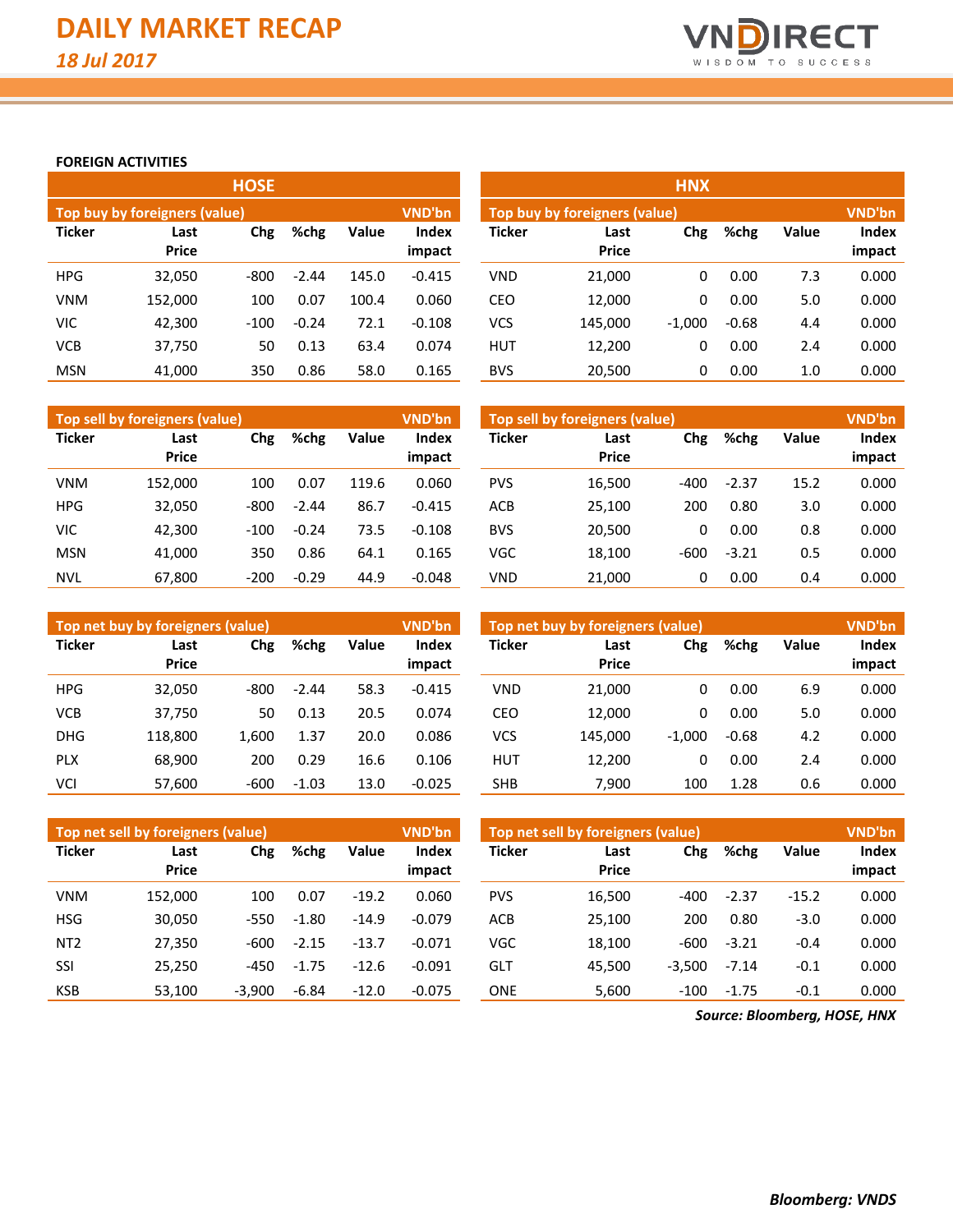

#### **TOP 70 MARKET CAPS SNAPSHOT ON HOSE**

| No.            | <b>Ticker</b>      | <b>Price</b> |         | Price change (%) |         | <b>Mkt. Cap</b> | Outs. Vol. | <b>Float ratio</b> | <b>Avail, FII</b> | Ave. daily vol. |             | <b>EPS</b>     |         | P/E              | P/B              | <b>ROE</b>     | <b>ROA</b>     |
|----------------|--------------------|--------------|---------|------------------|---------|-----------------|------------|--------------------|-------------------|-----------------|-------------|----------------|---------|------------------|------------------|----------------|----------------|
|                |                    | <b>VND</b>   | 1M      | 3M               | 6M      | <b>US\$mln</b>  | Mln'shs    | %                  | %                 | (30 days-shs)   | <b>T12M</b> | <b>Diluted</b> | 1Y Gr.  | $\boldsymbol{x}$ | $\boldsymbol{X}$ | %              | $\%$           |
| 1              | VNM VM             | 152,000      | $-0.7$  | 5.3              | 20.6    | 9,703           | 1,451      | 57.8               | 44.8              | 598,491         | 6,281       | 5,831          | 19.9    | 24.2             | 8.9              | 38.3           | 33.7           |
| $\overline{2}$ | <b>SAB VM</b>      | 226,000      | 12.8    | 10.2             | 1.0     | 6,375           | 641        | 10.4               | 39.1              | 36,348          | 7,265       | 6,442          | 37.3    | 31.1             | 11.6             | 35.2           | 22.9           |
| 3              | <b>VCB VM</b>      | 37,750       | $-4.4$  | 5.3              | $-1.4$  | 5,974           | 3,598      | 22.9               | 9.1               | 1,607,797       | 1,668       | 1,566          | 6.0     | 22.6             | 2.7              | 12.4           | 1.0            |
| $\overline{4}$ | <b>GAS VM</b>      | 60,700       | 5.6     | 10.2             | 5.7     | 5,108           | 1,913      | 4.2                | 45.9              | 700,360         | 4,119       | 3,548          | $-18.8$ | 14.7             | 2.8              | 19.1           | 13.1           |
| 5              | VIC VM             | 42,300       | $-1.6$  | 1.4              | 0.5     | 4,908           | 2,638      | 52.3               | 19.1              | 671,084         | 1,255       | 1,178          | 111.2   | 33.7             | 4.0              | 10.5           | 1.6            |
| 6              | <b>PLX VM</b>      | 68,900       | 10.4    | N/A              | N/A     | 3,512           | 1,159      | 100.0              | 11.7              | 950,509         | 4,115       | 4,254          | 43.0    | 16.7             | 3.8              | 26.3           | 8.5            |
| 7              | CTG VM             | 18,600       | $-8.8$  | 7.5              | 7.5     | 3,046           | 3,723      | 15.8               | 0.0               | 1,718,446       | 1,867       | 1,457          | 20.6    | 10.0             | 1.2              | 12.0           | 0.8            |
| 8              | <b>BID VM</b>      | 18,950       | $-4.1$  | 14.8             | 15.2    | 2,850           | 3,419      | 4.7                | 28.5              | 4,430,733       | 1,843       | 1,354          | $-5.1$  | 10.3             | 1.5              | 14.6           | 0.7            |
| 9              | <b>HPG VM</b>      | 32,050       | 3.9     | 13.2             | 23.4    | 2,138           | 1,517      | 58.9               | 10.2              | 5,045,502       | 5,565       | 4,470          | 82.3    | 5.8              | 2.0              | 40.9           | 24.1           |
| 10             | <b>MSN VM</b>      | 41,000       | $-3.1$  | $-10.9$          | $-1.6$  | 2,053           | 1,138      | 32.2               | 19.1              | 597,135         | 2,467       | 2,481          | 86.5    | 16.6             | 3.0              | 18.1           | 4.1            |
| 11             | <b>NVL VM</b>      | 67,800       | $-0.3$  | $-2.6$           | 15.1    | 1,857           | 623        | 29.5               | 36.5              | 1,123,832       | 3,396       | 3,059          | N/A     | 20.0             | 4.4              | 23.1           | 5.3            |
| 12             | <b>VJC VM</b>      | 127,700      | 0.6     | $-1.0$           | N/A     | 1,811           | 322        | 60.9               | 5.8               | 358,188         | 8,726       | 8,726          | $-24.9$ | 14.6             | 8.5              | 68.7           | 14.3           |
| 13             | <b>ROS VM</b>      | 87,000       | $-1.3$  | $-40.6$          | $-23.2$ | 1,810           | 473        | 27.2               | 42.8              | 2,552,248       | 1,033       | 1,033          | N/A     | 84.2             | 8.4              | 11.7           | 7.4            |
| 14             | <b>BVH VM</b>      | 58,100       | 0.0     | $-0.5$           | $-4.4$  | 1,739           | 680        | 29.1               | 24.4              | 384,985         | 1,641       | 1,651          | 10.9    | 35.4             | 3.0              | 8.5            | 1.6            |
| 15             | MBB VM             | 20,700       | 2.5     | 36.2             | 47.9    | 1,559           | 1,713      | 49.8               | 0.0               | 2,396,151       | 1,811       | 1,715          | $-6.3$  | 11.4             | 1.4              | 12.7           | 1.3            |
| 16             | <b>MWG VM</b>      | 102,200      | 7.4     | 25.4             | 29.4    | 1,383           | 308        | 71.1               | 0.0               | 333,792         | 5,709       | 4,974          | 40.3    | 17.9             | 7.2              | 47.1           | 15.6           |
| 17             | <b>FPT VM</b>      | 47,800       | 4.6     | 19.5             | 25.5    | 1,116           | 531        | 70.3               | 0.0               | 1,135,064       | 3,899       | 3,413          | 2.9     | 12.3             | 2.5              | 21.8           | 7.8            |
| 18             | <b>STB VM</b>      | 12,100       | $-12.9$ | 7.1              | 28.0    | 960             | 1,804      | 94.6               | 15.2              | 5,061,782       | 233         | 49             | $-89.0$ | 51.8             | 0.9              | 1.8            | 0.1            |
| 19             | <b>BHN VM</b>      | 88,300       | 11.1    | 2.2              | N/A     | 900             | 232        | 100.0              | 31.6              | 7,210           | 3,236       | 3,236          | $-9.6$  | 27.3             | 3.6              | 13.8           | 8.0            |
| 20             | <b>CTD VM</b>      | 210,000      | $-3.2$  | 4.5              | 17.1    | 711             | 77         | 89.1               | 3.2               | 87,992          | 20,854      | 20,894         | 88.6    | 10.1             | 2.5              | 28.1           | 15.5           |
| 21             | DHG VM             | 118,800      | $-7.9$  | 32.3             | 68.1    | 683             | 131        | 31.8               | 0.1               | 328,863         | 4,808       | 4,662          | 22      | 25               | 5                | 22.1           | 20             |
| 22             | EIB VM             | 12,000       | $-1.6$  | 5.3              | 25.7    | 649             | 1,229      | 76                 | 0.6               | 611,394         | 343         | 251            | 661     | 35               | 1.1              | $\overline{3}$ | $\pmb{0}$      |
| 23             | SSI VM             | 25,250       | $-5.1$  | 12.0             | 23.8    | 544             | 490        | 57.0               | 46.0              | 3,966,585       | 2,133       | 1,698          | 2       | 12               | 1.5              | 14             | $\overline{7}$ |
| 24             | <b>GMD VM</b>      | 41,500       | $-3.5$  | 30.3             | 46.6    | 526             | 288        | 59.4               | 0.0               | 937,193         | 2,196       | 2,009          | $-4.2$  | 18.9             | 1.4              | 7.6            | 4.3            |
| 25             | <b>REE VM</b>      | 34,700       | $-3.1$  | 36.6             | 34.8    | 473             | 310        | 48.3               | 0.0               | 1,097,888       | 4,274       | 3,526          | 27.9    | 8.1              | 1.5              | 20.1           | 12.7           |
| 26             | <b>HSG VM</b>      | 30,050       | $-4.5$  | 9.1              | 10.0    | 463             | 350        | 50.2               | 19.3              | 3,089,515       | 5,445       | 4,200          | 120     | 6                | 2.2              | 43             | 12             |
| 27             | <b>SBT VM</b>      | 38,200       | 13.0    | 55.9             | 55.9    | 425             | 253        | 53.0               | 42.5              | 2,220,389       | 1,111       | 1,148          | 29.3    | 34.4             | 3.2              | 9.8            | 4.5            |
| 28             | <b>KDC VM</b>      | 46,200       | 0.0     | 14.9             | 22.5    | 418             | 206        | 49.8               | 38.9              | 798,179         | 5,672       | 5,714          | $-74.7$ | 8.1              | 1.6              | 20.8           | 15.6           |
| 29             | PNJ VM             | 95,900       | $-0.6$  | 27.2             | 39.2    | 415             | 98         | 65.3               | 0.0               | 382,391         | 5,654       | 4,383          | 671.7   | 17.0             | 5.4              | 34.5           | 17.4           |
| 30             | <b>CII VM</b>      | 37,400       | $-1.6$  | 4.0              | 23.8    | 405             | 246        | 55.7               | 8.9               | 842,503         | 7,950       | 3,191          | 9.7     | 4.7              | 2.0              | 46.6           | 12.3           |
| 31             | DPM VM             | 23,400       | 3.5     | 1.3              | $-2.1$  | 403             | 391        | 35.2               | 29.1              | 1,308,722       | 2,394       | 2,452          | $-25.6$ | 9.8              | 1.1              | 9.7            | 9.4            |
| 32             | <b>HAG VM</b>      | 9,070        | $-1.1$  | 12.7             | 82.9    | 370             | 927        | 61.3               | 31.0              | 5,271,684       | $-1,508$    | $-1,439$       | N/A     | N/A              | 0.5              | $-8.3$         | $-2.3$         |
| 33             | HT1 VM             | 20,800       | $-8.4$  | $-6.7$           | 3.2     | 349             | 382        | 20.0               | 41.9              | 864,413         | 2,062       | 2,121          | $-0.2$  | 10.1             | 1.5              | 16.0           | 6.7            |
| 34             | NT <sub>2</sub> VM | 27,350       | $-4.4$  | $-9.4$           | $-5.0$  | 346             | 288        | 27.9               | 28.1              | 471,454         | 3,508       | 3,701          | $-5.0$  | 7.8              | 1.5              | 20.3           | 8.6            |
| 35             | <b>HNG VM</b>      | 9,920        | $-6.9$  | $-6.4$           | 58.2    | 335             | 767        | 35.1               | 48.4              | 2,913,460       | $-1,413$    | $-1,298$       | N/A     | N/A              | 0.7              | $-9.8$         | $-3.3$         |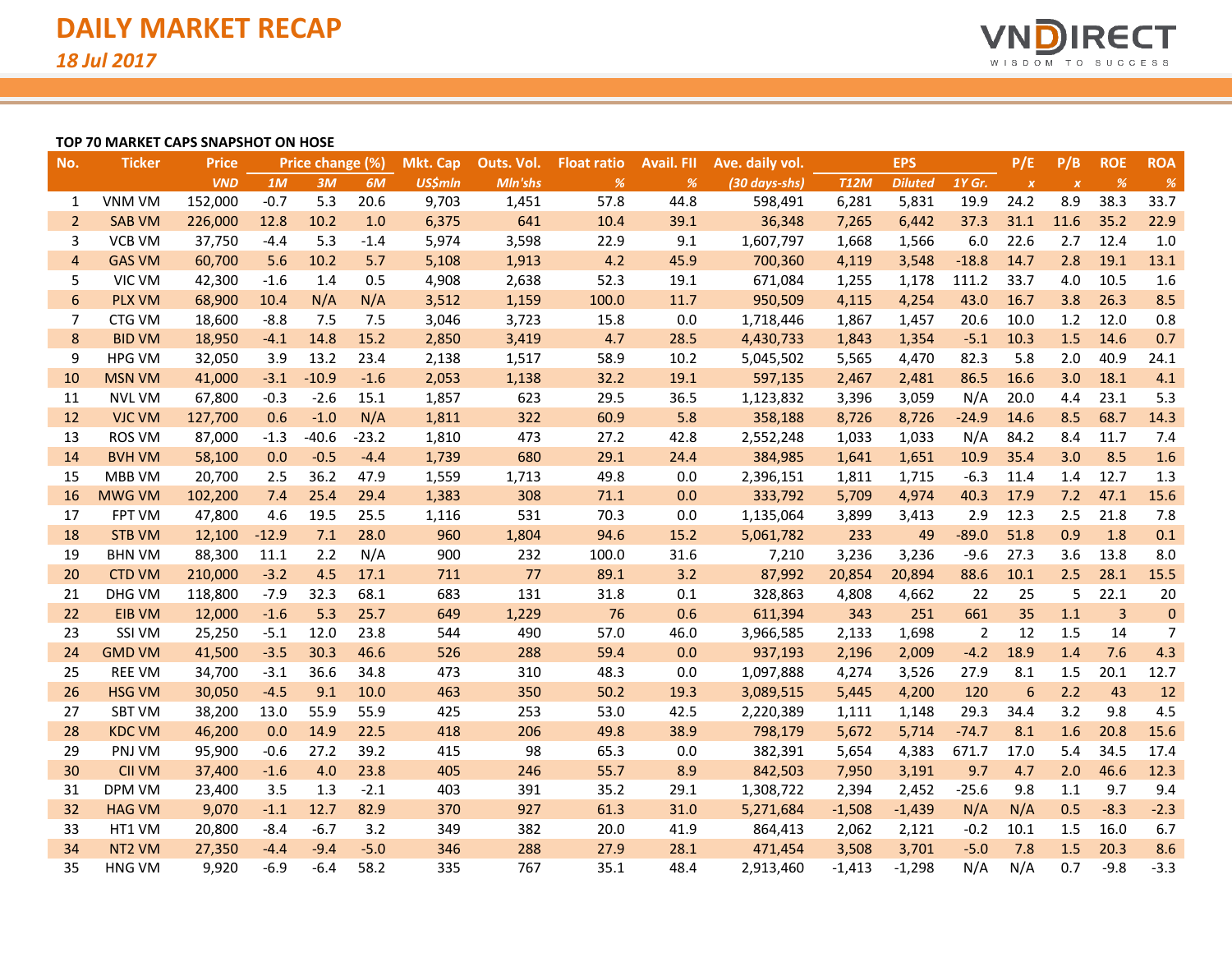

|     |               |              |         |                  |         |                 |            |                    |                   |                 |             |                |         |                           | (Continued)               |                                       |                |
|-----|---------------|--------------|---------|------------------|---------|-----------------|------------|--------------------|-------------------|-----------------|-------------|----------------|---------|---------------------------|---------------------------|---------------------------------------|----------------|
| No. | <b>Ticker</b> | <b>Price</b> |         | Price change (%) |         | <b>Mkt. Cap</b> | Outs. Vol. | <b>Float ratio</b> | <b>Avail. FII</b> | Ave. daily vol. |             | <b>EPS</b>     |         | P/E                       | P/B                       | <b>ROE</b>                            | <b>ROA</b>     |
|     |               | <b>VND</b>   | 1M      | 3M               | 6M      | <b>US\$mln</b>  | Mln'shs    | %                  | $\frac{9}{6}$     | (30 days-shs)   | <b>T12M</b> | <b>Diluted</b> | 1Y Gr.  | $\boldsymbol{\mathsf{x}}$ | $\boldsymbol{\mathsf{x}}$ | $% \mathcal{A}=\mathcal{A}^{\prime }$ | %              |
| 36  | <b>HBC VM</b> | 57,500       | 27.7    | 49.0             | 146.0   | 326             | 129        | 71.9               | 18.5              | 1,754,276       | 5,326       | 3,960          | 539.6   | 10.8                      | 4.2                       | 47.6                                  | 6.4            |
| 37  | <b>KBC VM</b> | 15,300       | $-5.6$  | 3.0              | 12.5    | 316             | 470        | 72.6               | 14.6              | 2,916,085       | 1,361       | 1,186          | $-11.6$ | 11.2                      | 0.9                       | 8.4                                   | 4.5            |
| 38  | <b>BHS VM</b> | 24,100       | 17.0    | 96.7             | 129.3   | 316             | 298        | 77.8               | 42.0              | 3,867,307       | 1,464       | 1,546          | 30.6    | 16.5                      | 1.3                       | 10.7                                  | 4.7            |
| 39  | DCM VM        | 13,450       | 1.9     | 30.0             | 40.7    | 313             | 529        | 24.3               | 47.9              | 3,601,797       | 1,387       | 1,011          | N/A     | 9.7                       | 1.2                       | 11.8                                  | 5.9            |
| 40  | <b>PPC VM</b> | 20,800       | 10.1    | 23.1             | 18.5    | 291             | 318        | 15.0               | 33.2              | 254,127         | 2,665       | 1,724          | $-2.2$  | 7.8                       | 1.2                       | 15.3                                  | 8.5            |
| 41  | <b>BMP VM</b> | 80,700       | $-22.0$ | $-25.9$          | $-21.5$ | 291             | 82         | 61.8               | 2.0               | 160,611         | 6,465       | 7,664          | 20.9    | 12.5                      | 2.8                       | 23.1                                  | 20.7           |
| 42  | <b>KDH VM</b> | 28,150       | 0.9     | 12.2             | 42.9    | 290             | 234        | 49.1               | 2.5               | 125,139         | 1,658       | 1,587          | 55.3    | 17.0                      | 1.9                       | 11.3                                  | 4.9            |
| 43  | <b>TCH VM</b> | 17,450       | $-7.2$  | $-9.8$           | 10.4    | 279             | 363        | 52.5               | 48.8              | 1,364,292       | 1,379       | 1,379          | N/A     | 12.7                      | 1.4                       | 16.6                                  | 15.1           |
| 44  | QCG VM        | 22,300       | $-4.7$  | 223.7            | 537.1   | 270             | 275        | 31.9               | 48.9              | 714,519         | 166         | 163            | 87.6    | 134.1                     | 1.6                       | 1.2                                   | 0.5            |
| 45  | <b>VCI VM</b> | 57,600       | N/A     | N/A              | N/A     | 261             | 103        | 98.2               | 24.5              | N/A             | 3,854       | 3,854          | $-18.8$ | 14.9                      | 5.0                       | 31.9                                  | 12.1           |
| 46  | <b>PDR VM</b> | 26,250       | 2.1     | 16.4             | 120.4   | 256             | 222        | 38.3               | 48.3              | 767,827         | 1,121       | 1,033          | 28.1    | 23.4                      | 2.4                       | 10.5                                  | 3.0            |
| 47  | <b>TRA VM</b> | 132,800      | 6.2     | 39.2             | 40.4    | 242             | 41         | 58.1               | 1.8               | 23,880          | 4,867       | 5,081          | 29.0    | 27.3                      | 6.0                       | 22.9                                  | 14.6           |
| 48  | <b>VCF VM</b> | 200,000      | 19.8    | 22.7             | 11.7    | 234             | 27         | 30.7               | 19.3              | 538             | 12,978      | 14,450         | 30.0    | 15.4                      | 2.5                       | 17.8                                  | 13.5           |
| 49  | <b>HCM VM</b> | 40,600       | $-4.8$  | 30.5             | 44.5    | 232             | 130        | 39.5               | 47.2              | 657,798         | 2,624       | 2,395          | 49.9    | 15.5                      | 2.1                       | 13.8                                  | 9.8            |
| 50  | <b>TLG VM</b> | 104,500      | 7.8     | 28.3             | 36.3    | 229             | 50         | 25.6               | 21.0              | 2,947           | 4,352       | 4,242          | 24.9    | 24.0                      | 5.4                       | 23.8                                  | 18.8           |
| 51  | VHC VM        | 55,000       | 0.0     | 7.8              | $-1.8$  | 223             | 92         | 25.5               | 61.1              | 59,566          | 6,096       | 5,922          | 80.9    | 9                         | 2.0                       | 24                                    | 12             |
| 52  | <b>PVD VM</b> | 13,000       | $-8.8$  | $-32.5$          | $-36.3$ | 219             | 383        | 48.1               | 27.9              | 2,276,821       | $-356.0$    | 224            | $-94.1$ | N/A                       | 0.4                       | $-1.0$                                | $-0.5$         |
| 53  | PGD VM        | 53,200       | 1.3     | 27.3             | 34.7    | 211             | 90         | 49.5               | 45.7              | 62,643          | 1,769       | 2,313          | $-37.5$ | 30.1                      | 3.4                       | 11.6                                  | 6.4            |
| 54  | <b>DXG VM</b> | 16,350       | $-6.8$  | $-8.8$           | 46.1    | 205             | 286        | 76.6               | 22.2              | 4,307,574       | 2,603       | 2,555          | 29.6    | $6\phantom{1}6$           | 1.4                       | 27                                    | 13             |
| 55  | DMC VM        | 134,000      | 8.9     | 49.7             | 101.2   | 205             | 35         | 46.3               | 37.4              | 18,831          | 5,224       | 4,856          | 44.3    | 26                        | 5.0                       | 21                                    | 17             |
| 56  | <b>FLC VM</b> | 7,270        | 1.8     | $-6.8$           | 46.0    | 204             | 638        | 86.2               | 38.5              | 9,416,467       | 1,818       | 1,795          | $-8.0$  | 4.0                       | 0.5                       | 14.6                                  | 7.1            |
| 57  | <b>BIC VM</b> | 39,500       | 2.6     | 1.3              | $-3.7$  | 204             | 117        | 99.7               | 1.4               | 10,715          | 1,129       | 1,083          | $-27.2$ | 35.0                      | 2.3                       | 6.3                                   | 2.9            |
| 58  | <b>LGC VM</b> | 22,900       | $-2.3$  | $-11.9$          | $-8.4$  | 194             | 193        | N/A                | 4.0               | 613             | 1,608       | 1,698          | $-49.5$ | 14                        | 1.9                       | 13                                    | $\overline{a}$ |
| 59  | <b>NLG VM</b> | 27,000       | 6.6     | 1.3              | 29.6    | 187             | 157        | 56.2               | 5.3               | 553,830         | 2,139       | 1,954          | 70.0    | 13                        | 1.6                       | 14                                    | 6              |
| 60  | <b>ITA VM</b> | 4,520        | 33.7    | 38.7             | 13.6    | 187             | 938        | 69.3               | 38.1              | 6,645,996       | 49          | 43             | $-74.1$ | 92                        | 0.4                       | $\mathbf{0}$                          | $\mathbf{0}$   |
| 61  | <b>GTN VM</b> | 16,950       | 4.0     | 11.5             | $-4.8$  | 186             | 250        | 18.2               | 50.5              | 852,796         | 141.6       | 104            | -86     | 119.7                     | 1.5                       | 1.4                                   | 1.0            |
| 62  | <b>PAN VM</b> | 35,500       | 2.1     | $-2.8$           | 2.1     | 184             | 118        | 59.8               | 54.2              | 4,884           | 1,533.2     | 2,164          | $-1.9$  | 23.2                      | 1.8                       | 7.6                                   | 4.8            |
| 63  | <b>PVT VM</b> | 14,800       | 5.7     | 12.1             | 22.8    | 183             | 281        | 48.9               | 20.4              | 570,401         | 1,483       | 1,321          | 12.9    | 10.0                      | 1.1                       | 11.1                                  | 4.6            |
| 64  | <b>DIG VM</b> | 15,200       | 7.0     | 67.0             | 93.1    | 159             | 238        | 87.1               | 22.0              | 1,265,294       | 141         | 228            | 459     | 107.8                     | 1.3                       | 1.2                                   | 0.6            |
| 65  | <b>VSH VM</b> | 17,500       | 4.8     | 8.0              | 14.0    | 159             | 206        | 69.3               | 33.6              | 62,955          | 1,549       | 1,219          | 2.4     | 11.3                      | 1.2                       | 11.0                                  | 5.6            |
| 66  | <b>CHP VM</b> | 28,550       | 13.3    | 25.5             | 34.4    | 158             | 126        | 20.0               | 45.5              | 91,019          | 2,983       | 1,950          | $-21.5$ | 9.6                       | 2.0                       | 23.9                                  | 12.3           |
| 67  | DRC VM        | 29,000       | $-13.9$ | $-3.0$           | $-5.5$  | 152             | 119        | 39.4               | 19.0              | 664,739         | 3,178       | 3,327          | $-8.2$  | 9.1                       | 2.1                       | 22.1                                  | 12.7           |
| 68  | PC1 VM        | 33,800       | 0.9     | 20.1             | 25.2    | 145             | 98         | 67.0               | 19.3              | 121,891         | 3,486       | 3,486          | $-50.6$ | 9.7                       | 1.7                       | 18.7                                  | 7.8            |
| 69  | <b>NKG VM</b> | 32,250       | 0.5     | 18.0             | 35.3    | 142             | 100        | 27.1               | 18.3              | 572,262         | 7,479       | 6,850          | 286.2   | 4.3                       | 1.8                       | 49.5                                  | 10.3           |
| 70  | <b>CAV VM</b> | 54,300       | $-3.6$  | $-9.0$           | $-3.0$  | 138             | 58         | 51.4               | 45.8              | 71,814          | 5,943       | 4,380          | 43.2    | 9.1                       | 2.3                       | 25.2                                  | 11.6           |

*Source: Bloomberg*